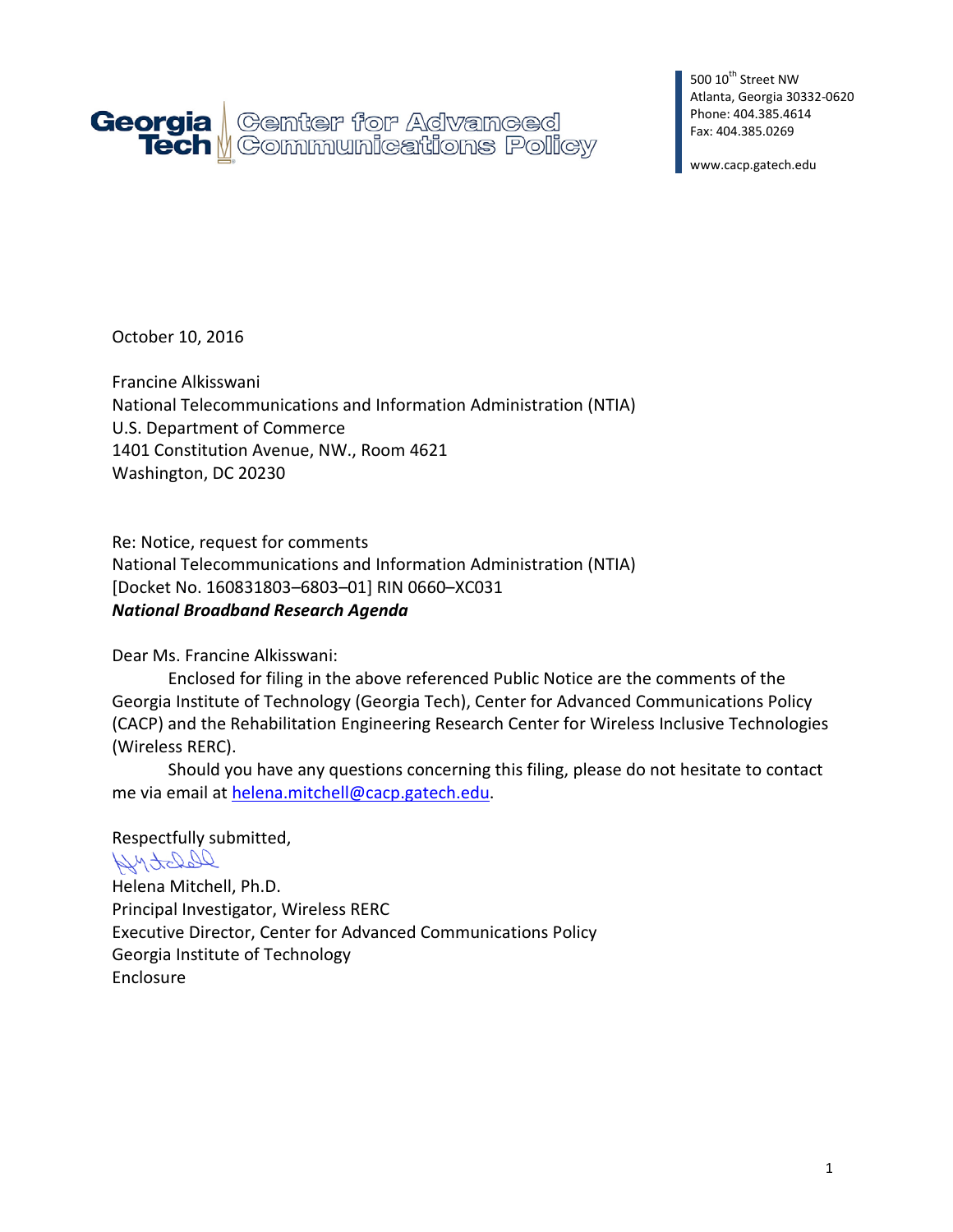### **National Telecommunications and Information Administration (NTIA) Washington, D.C. 20230**

In furtherance of the Broadband Opportunity Council's recommendation to improve data collection, analysis and research on broadband, the National Telecommunications and Information Administration (NTIA) and the National Science Foundation (NSF) request public comments to inform the development of a National Broadband Research Agenda (Agenda) in collaboration with the Networking and Information Technology Research and Development Program and other agencies that form the Council. This Agenda will reflect the most significant opportunities for data collection, analysis, and research to keep pace with, and take advantage of, the massive digital changes that permeate our economy and society.

## COMMENTS OF GEORGIA INSTITUTE OF TECHNOLOGY (GEORGIA TECH), CENTER FOR ADVANCED COMMUNICATIONS POLICY (CACP) AND THE REHABILITATION ENGINEEERING RESEARCH CENTER FOR WIRELESS INCLUSIVE TECHNOLOGIES (WIRELESS RERC)

Georgia Tech's Center for Advanced Communications Policy (CACP) in collaboration with the Rehabilitation Engineering Research Center for Wireless Inclusive Technologies<sup>[1](#page-1-0)</sup> (Wireless RERC) hereby submits comments in the above-referenced Public Notice released on September 9, 2016. CACP is the home of the Wireless RERC. CACP is recognized at the state and national level as a neutral authority that monitors and assesses technical developments, identifies future options, and provides insights into related legislative and regulatory issues. CACP evaluates technological trends that can impact issues as diverse as wireless accessibility for people with disabilities, emergency communications, vulnerable populations and social media. The mission of the RERC for Wireless *Inclusive* Technologies is to promote integration of established wireless technologies with emerging wirelessly connected devices

<span id="page-1-0"></span><sup>1</sup> The **Rehabilitation Engineering Research Center for Wireless Inclusive Technologies** is sponsored by under a grant from the National Institute on Disability, Independent Living, and Rehabilitation Research (NIDILRR grant number 90RE5025-01-00). NIDILRR is a Center within the Administration for Community Living (ACL), Department of Health and Human Services (HHS). The contents of this document do not necessarily represent the policy of NIDILRR, ACL, HHS, and you should not assume endorsement by the Federal Government.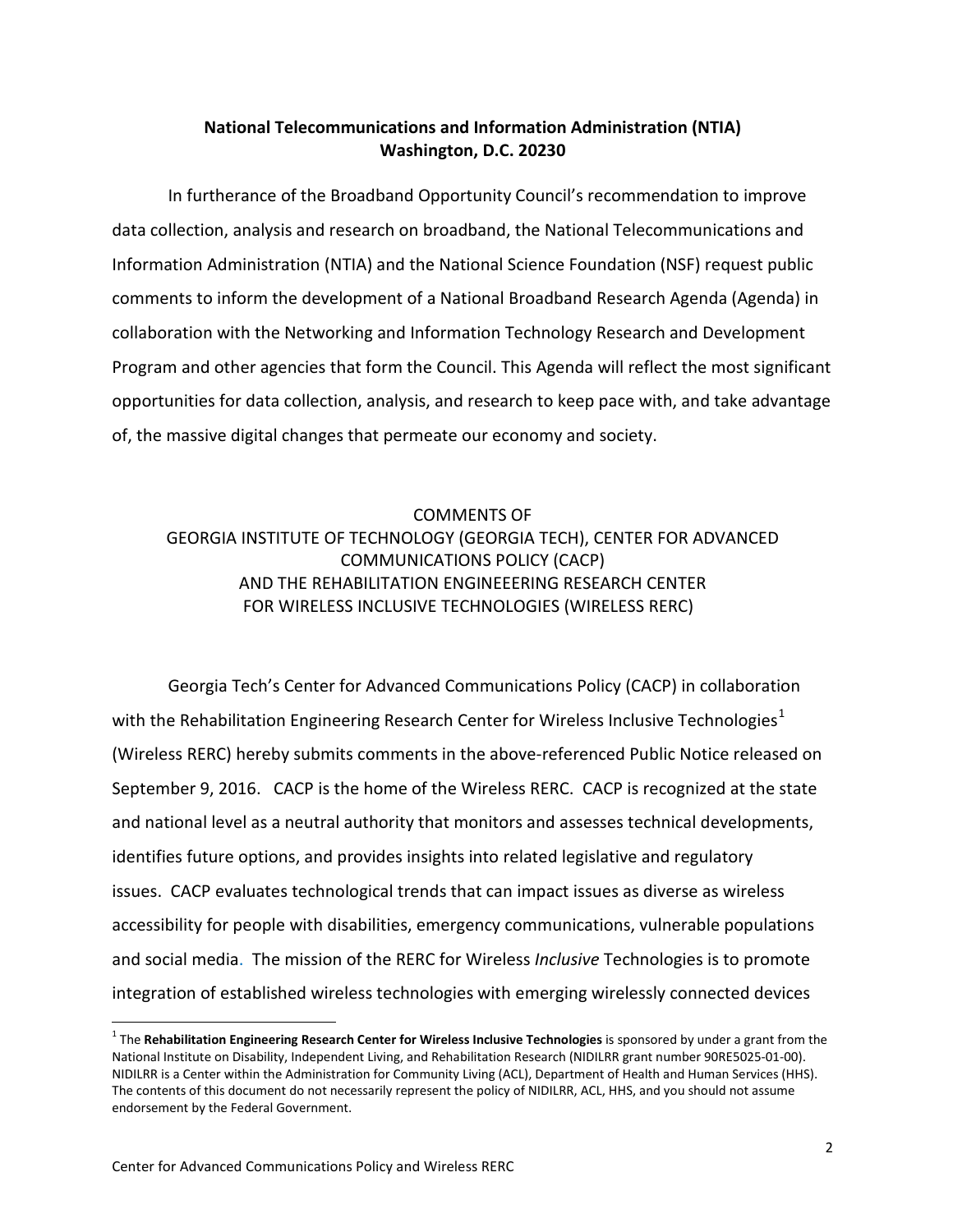and services for an inclusive transformative future where individuals with disabilities achieve independence, improved quality of life, and enhanced community participation. We believe it is essential that levels of accessibility to Information and Communications Technologies (ICT) and services be improved for people with disabilities. Broadband can enable the provision of equal access communications for people with disabilities by allowing more bandwidth to deliver text-based communications and internet access, which has been identified among their most important broadband wireless device functions. For more than a decade both CACP and the Wireless RERC have been actively involved with research and regulatory issues concerning accessible ICT and wireless communications and devices. The comments respectfully submitted below are based on subject matter expertise and findings from our research portfolio.

## ¶4: **What are the critical data and research needs in the areas of broadband technology and innovation?**

While a significant deal of attention has been focused on the landscape of underlying broadband technologies and basic services<sup>[2](#page-2-0)</sup> (e.g. advances in fiber transmission, 5G wireless connectivity, and the anticipated Internet of Things), additional proactive data collection on broadband connectivity and associated applications and services is needed. Further collection of evidence-based statistical user needs data and conduct of summative research is also merited toward understanding not only technological, but social, cultural and usage *barriers to deployment and access* for all citizens.

Many of the challenges related to the accessibility of existing wireless technologies and ICT apply to the future implementations of broadband technologies, magnified by the social, cultural, and economic consequences of deployment and adoption of ubiquitous, always accessible flows of information, connected sensors and environmental monitoring, and data collection. Undertaking deep-dive research to examine the optimal speed of broadband transmission and deployment of broadband equipment, software, and content, and front-end consultation and testing with consumers is critical to improvements in both expanding

<span id="page-2-0"></span> <sup>2</sup> As noted in Jayakar, K, Maitland, C., Peha,J. Strover, S. & Bauer, j. (2016). *Broadband 2021, Report of the Interdisciplinary Workshop on the Development of a National Broadband Research Agenda* July 25, 2016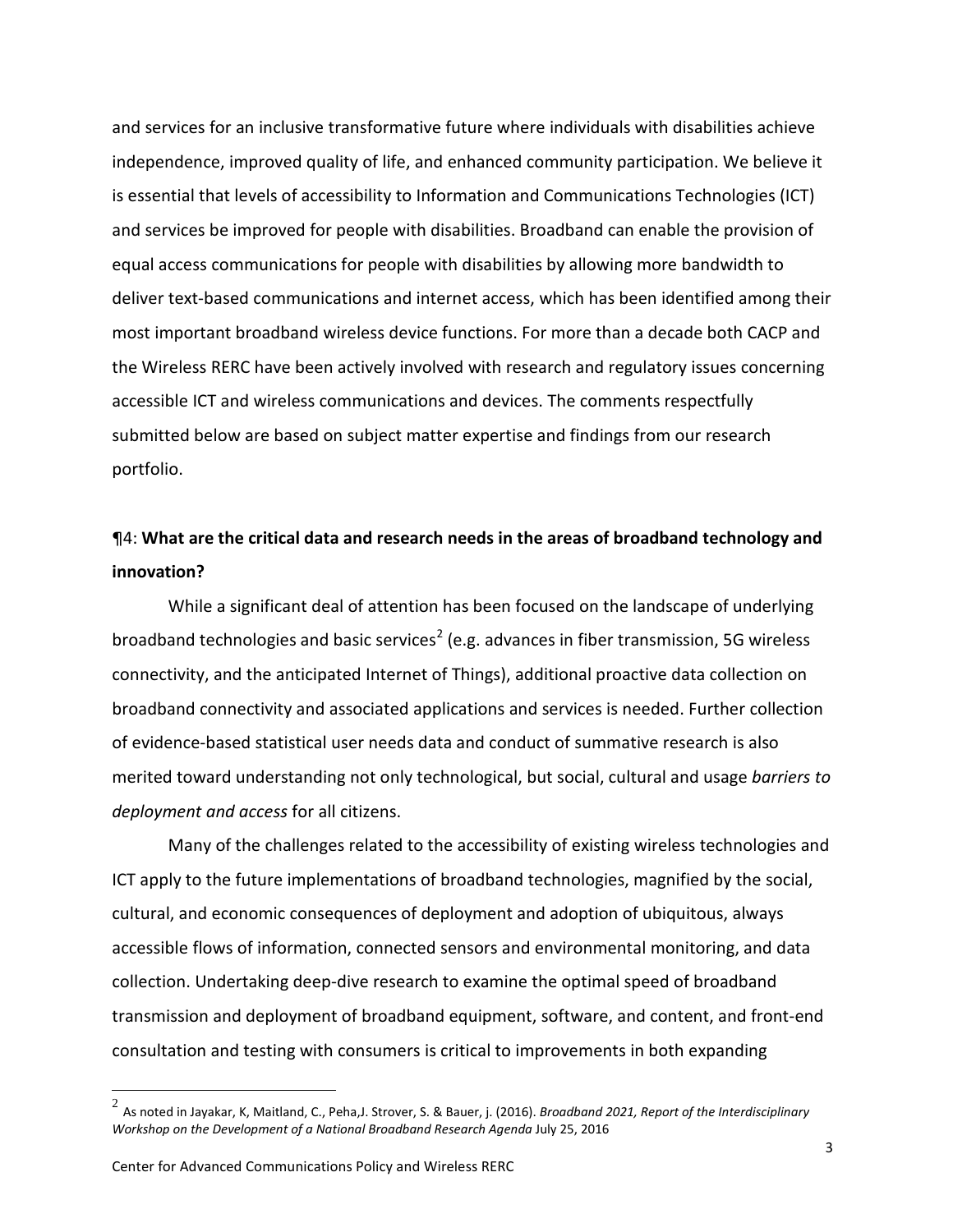broadband infrastructure as well as for accessible end products and services. Equally important should be research that brings the key players in emergency communications management to the table because an interoperable broadband network is critical for public safety and provides the fastest exchange of notifications between officials and delivery of emergency alerting in all modes to all citizens.

The growth of a connected Information Society is fueled, in addition to broadband deployment, by a multiplicity of elements that generate pervasive and radical changes – changes which are not entirely well understood. In order to be truly effective these ICTs need to be broadly available in spite of economic and access barriers. Leveraging broadband connectivity allows that "all persons are able to participate as creative and productive members of their communities" and has the potential to enable people with disabilities "to live their lives with dignity" which is increasingly recognized as an urgent priority worldwide.<sup>[3](#page-3-0)</sup> This objective, of course, is facilitated by the collection of user data as well as research into design and development approaches that enhance the *accessibility* and *usability* of information technologies and services. The ability of broadband to work over multiple platforms and be flexible to allow future change, requires that government and the private sector work together to create accessible and cost effective broadband innovation initiatives.

¶9: **What specific research and data are needed to understand how rural residents and other population groups that have traditionally under-utilized broadband technology (e.g., seniors, low-income families, persons with disabilities) can better adopt and use**

#### **broadband??**

The widespread adoption of information intensive wireless technologies, locationbased services, telework, and governmental services, and home-based healthcare are just a few signs that access to broadband technologies has become critical for full social engagement and participation in society. As with the general U.S. population, those with disabilities and the

<span id="page-3-0"></span><sup>&</sup>lt;sup>3</sup> UNESCO, "WSIS [World Summit on the Information Society] Forum 2015: Making Empowerment a Reality - Accessibility for All," UNESCO Press Release, May 27, 2015. http://www.unesco.org/new/en/media-services/singleview/news/wsis\_forum\_2015\_making\_empowerment\_a\_reality\_accessibility\_for\_all/#.VXgbakZz9mM [retrieved: June 2015].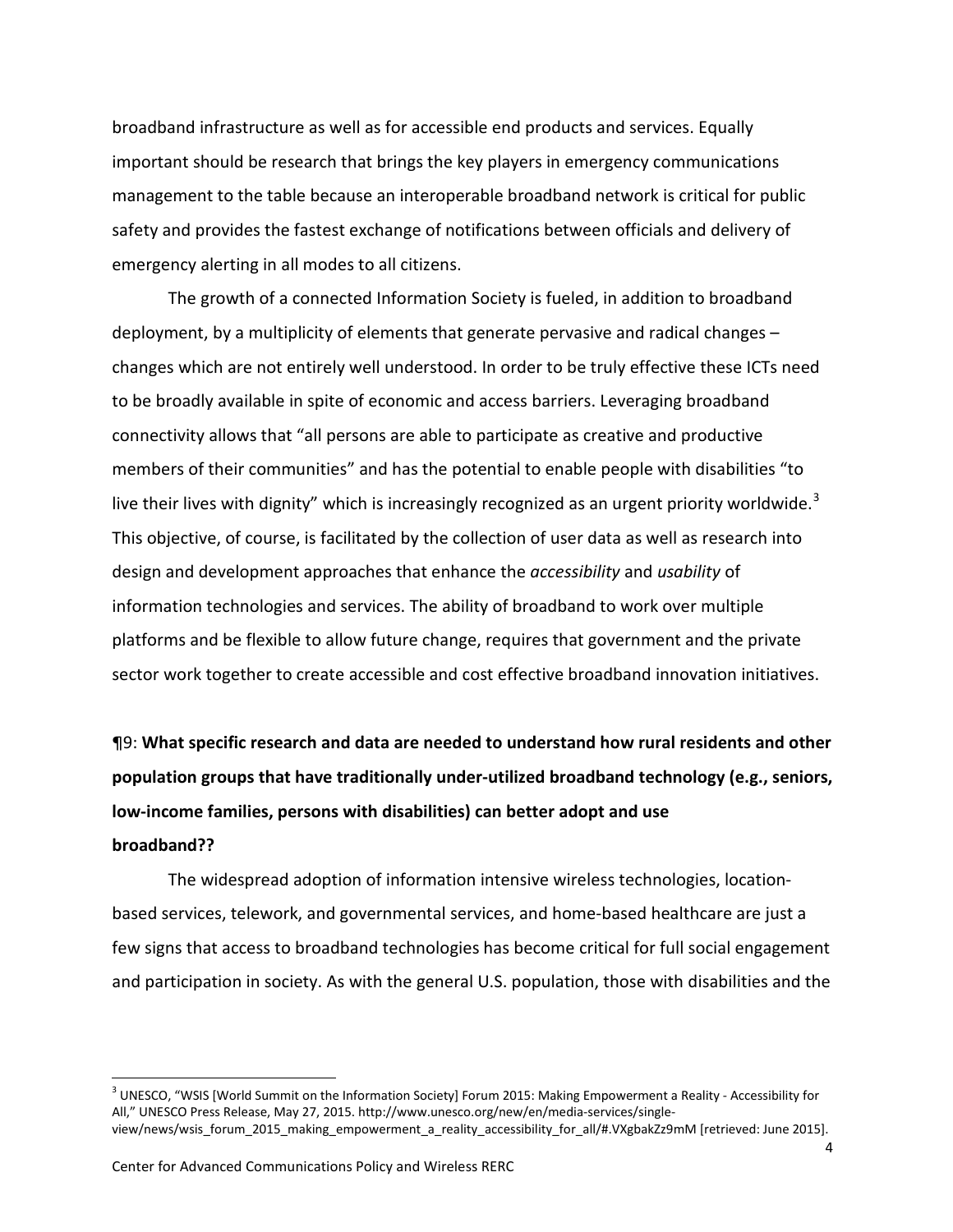aging, are becoming significant users of the Internet<sup>[4](#page-4-0)</sup> and wireless technologies, in spite of barriers to access. Broadband connectivity fuels applications and services enabling social inclusion and access to community, educational, commercial, professional, and governmental resources.[5](#page-4-1) Yet access to these resources for people with disabilities is dependent on *usability*, that is the accessibility of the devices needed to access the internet, and the accessibility of the content posted to the internet. "For a technology to be accessible, it needs to be usable in an equal or equitable manner by all users without relying on specific senses or abilities, and it needs to be compatible with assistive technologies that users may rely on […] and many other devices that persons with disabilities may employ."[6](#page-4-2)

CACP and the Wireless RERC are strong proponents of conducting national surveys to obtain the widest range of data collection on critical issues of broadband and wireless technologies that impact the lives of people with disabilities. We are always inclusive of coordination with disability organizations, which should be a key component of all surveys on technology adoption, access and affordability by people with disabilities. For example, data from the most recent 2015 Wireless RERC Survey of User Needs revealed a high percentage of respondents identifying mobile broadband applications among their most used wireless device functions. Email (68%) and web browsing (65%) exceeded that of voice calling (57%) and voicemail at 46%. Other broadband enabled app activity included navigation and wayfinding – 55%; Downloading apps – 54%; Sharing photos – 54%;Listening to Music 44%; Social networking – 52%; Watching video – 47%; Gaming 43%; Shopping 37%; Paying bills 37%; Instant messaging 36%; Video calling – 30%; Health monitoring 22%. Longitudinal studies would lead to better understanding of adoption rates and usage regarding rural, disability and minority populations.

The provision of accessible information and services is highly dependent on robust, information intensive, networks. For instance, the increasingly common vocal response agents (e.g. Amazon *Echo*, Apple *Siri*, and Google *Assistant*), are simply front ends and clever interfaces to a robust data driven set of machine intelligences. These assistive technologies

<span id="page-4-0"></span> $4$  Pew Research Center (2010). Americans living with disability and their technology profile.<br>[http://www.pewinternet.org/2011/01/21/americans-living-with-disability-and-their-technology-profile/]

<span id="page-4-1"></span> $^5$  Jaeger, P. (2006). "Assessing Section 508 compliance on federal e-government Web sites: A multi-method, user-centered evaluation of accessibility for persons with disabilities." Government Information Quarterly 23: 169-190.<br><sup>6</sup> Jaeger, P. [2002]. *Disability and the Internet: Confronting a Digital Divide*. Boulder, Colorado: Lynn Rienner

<span id="page-4-2"></span>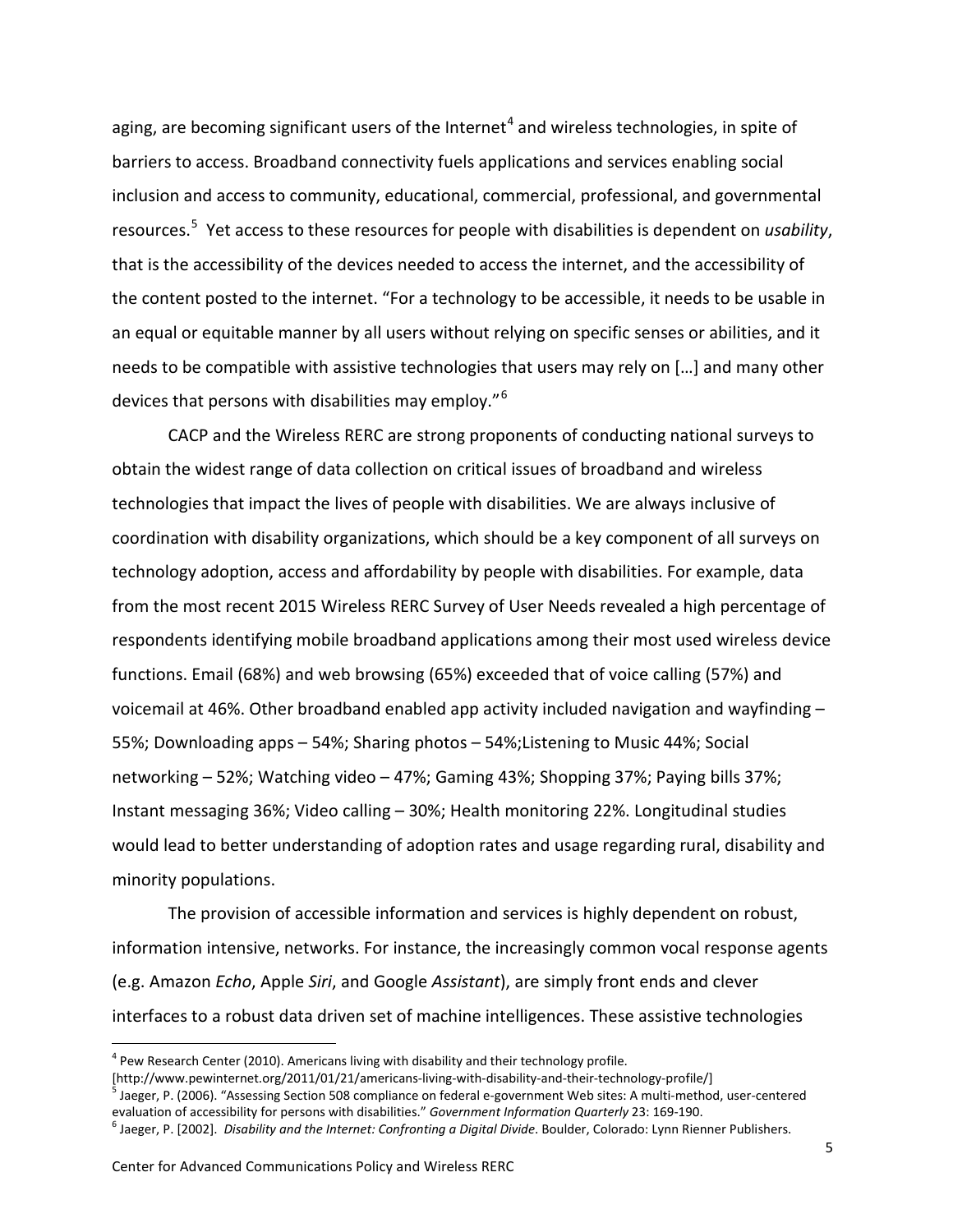offer the possibilities for people with disabilities to operate more independently, but a robust research agenda needs to be undertaken to identify technological barriers to use of these technologies as well as develop device prototypes and processes for inclusive technologies.<sup>[7](#page-5-0)</sup> Populations (be they geographically defined, or in terms of capabilities) that are excluded from access to broadband based infrastructure and applications risk increasing marginalization.

The Americans with Disabilities Act of 1990 (as amended)<sup>[8](#page-5-1)</sup>; rulemakings by the Federal Communications Commission (FCC) on emergency alerts systems<sup>[9](#page-5-2)</sup> and advanced communications provisions<sup>[10](#page-5-3)</sup> all address ensuring critical and equal access for people with disabilities, but most likely will need additional resources to undertake research regarding the final legs of transitioning from legacy technologies to all-inclusive broadband technologies, both from an engineering perspective and to enable policy development strategies.

The ability to connect with anyone anytime, as well as the independence facilitated by broadband connectivity, are among the most important reasons people with disabilities use these technologies. "Today's lifelines are advanced technologies, relied upon to conduct daily activities inside and outside the home enabling people to interact anytime from anywhere" $^{11}$  $^{11}$  $^{11}$ . Broadband connectivity promises to broaden the availability of, as well as the range of, life enhancing services. In addition to services intentionally and directly used by people with disabilities, the array of supportive technologies include passive sensors, environmental monitors, and alerting devices that make independent living of people with disabilities, and the aging, exponentially more feasible. While much of the literature notes, generally, the fact that people with disabilities, the aging, and other groups tend to be underserved by availability of broadband infrastructure and services, crafting appropriate policy approaches would be well informed by the collection of empirical data to capture the specific perceptions of barriers

<span id="page-5-0"></span> <sup>7</sup> Wireless RERC. (2016). *Proceedings of the Envisioning Inclusive Futures Summit*, May 13-15, Atlanta, GA. Retrieved from <http://www.wirelessrerc.org/content/post-summit-content><br><sup>8</sup> The Americans with Disabilities Act of 1990, Pub. L. No. 101-336, 104 Stat. 327, 1990 (codified at 47 U.S.C. §225) ("ADA Title

<span id="page-5-1"></span> $IV''$ ).

<span id="page-5-2"></span><sup>&</sup>lt;sup>9</sup> FCC. (2004). *In the Matter of Review of the Emergency Alert System* [04-296] Federal Communications Commission: Washington D.C

<span id="page-5-3"></span><sup>10</sup> FCC. (2014). *Tentative Findings about the Accessibility of Communications Technologies for the 2014 Biennial Report Under the Twenty-first Century Communications and Video Accessibility Act* [10-213]. Federal Communications Commission: Washington D.C., August 28, 2014.

<span id="page-5-4"></span><sup>&</sup>lt;sup>11</sup> H. Mitchell, "Great Expectations: Keeping People with Disabilities Connected in a Wireless Future," The End of the Phone System Workshop. Wharton Business School, University of Pennsylvania. May 17, 2012.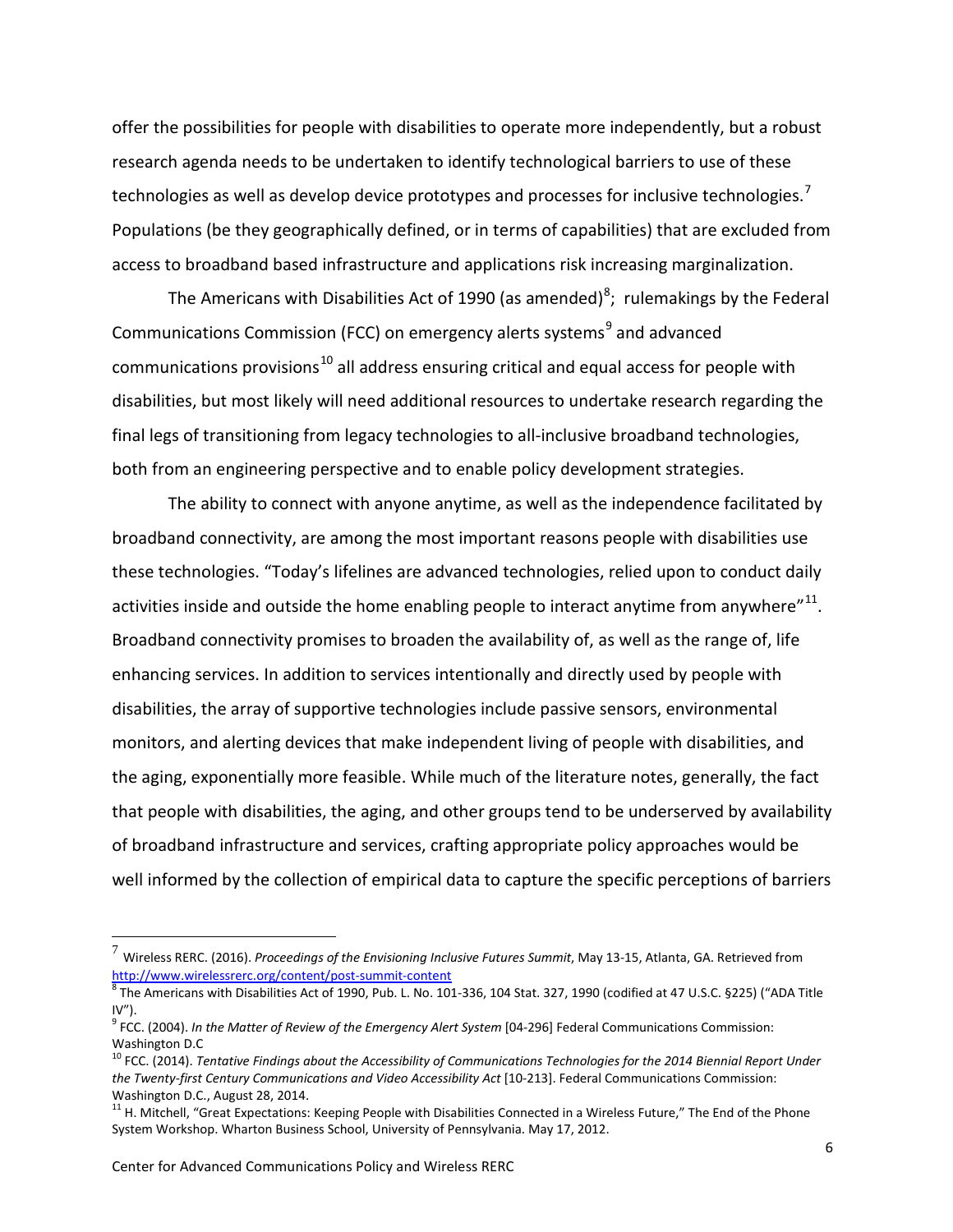by these target groups. We would recommend undertaking qualitative data collection of target stakeholder groups using focus group and nominal group methodology to capture the dimensions of perceptual, and real barriers experienced by these groups as well as explore opportunities to inform the design of innovative platforms for inclusive broadband technologies. Some research avenues might include: accessibility of monitoring systems in nursing homes,<sup>[12](#page-6-0)</sup> audio publications over platforms for those with visual impairments, growth in telepresence robotic systems<sup>[13](#page-6-1)</sup> current and innovative navigation systems,  $14$  and developing accessible prototypes to provide applications to/or integrate wireless emergency alerts into travel sized devices for people with disabilities.<sup>[15](#page-6-3)</sup>

As new Federal U.S. and global regulations and industry standards are negotiated, internet access via mobile devices, cost effective delivery of (wireless) broadband services to people with disabilities, especially all people living in rural areas, may well become the primary platform for information and communications access among people with and without disabilities.<sup>[16](#page-6-4)</sup> It is extremely important that 1) proactive federal policy be developed and 2) regulatory bodies provide broad-based accessibility provisions that can deliver a flexible applicable broadband architecture, with the ability to guide industry and engage appropriate stakeholders in developing accessible produces and services that also promote usability of the same.

# ¶**12: Are there specific socioeconomic research areas that can help measure the effectiveness of federal programs seeking to foster broadband access, adoption, or competition?**

<span id="page-6-0"></span><sup>12</sup> J. Huang, (2013). "Research on Application of Internet of Things in Nursing Home." *AMM Applied Mechanics and Materials*

<span id="page-6-1"></span><sup>&</sup>lt;sup>13</sup> R. Leeb, L. Tonin, M. Rohm, L. Desideri, T. Carlson, and J.D. R. Millan, "Towards Independence: A BCI Telepresence Robot for People With Severe Motor Disabilities." *IEEE Xplore*. N.p., June 2015. Web.

http://ieeexplore.ieee.org/stamp/stamp.jsp?tp=&arnumber=7109829

<span id="page-6-2"></span><sup>14</sup> "A Multiple Sensor-based Shoe-mounted User Interface Designed for Navigation Systems for the Visually Impaired." *IEEE* 

<span id="page-6-3"></span>*Xplore.* N.p., n.d. Web. http://ieeexplore.ieee.org/stamp/stamp.jsp?tp=&arnumber=5452688<br><sup>15</sup> D. Bennett. (2015). "Findings from People with Disabilities and Emergency Managers on the Use of Websites and Social<br>Media to D

<span id="page-6-4"></span><sup>&</sup>lt;sup>16</sup> Gould, M. & Studer, E. (2010). Convention on the Rights of Persons with Disabilities (CRPD) 2010 ICT Accessibility Progress *Report*. G3ict – the Global Initiative for Inclusive Information and Communication Technologies, 2010 http://g3ict.org/resource\_center/CRPD\_Progress\_Report\_On\_ICT\_Accessibility\_2010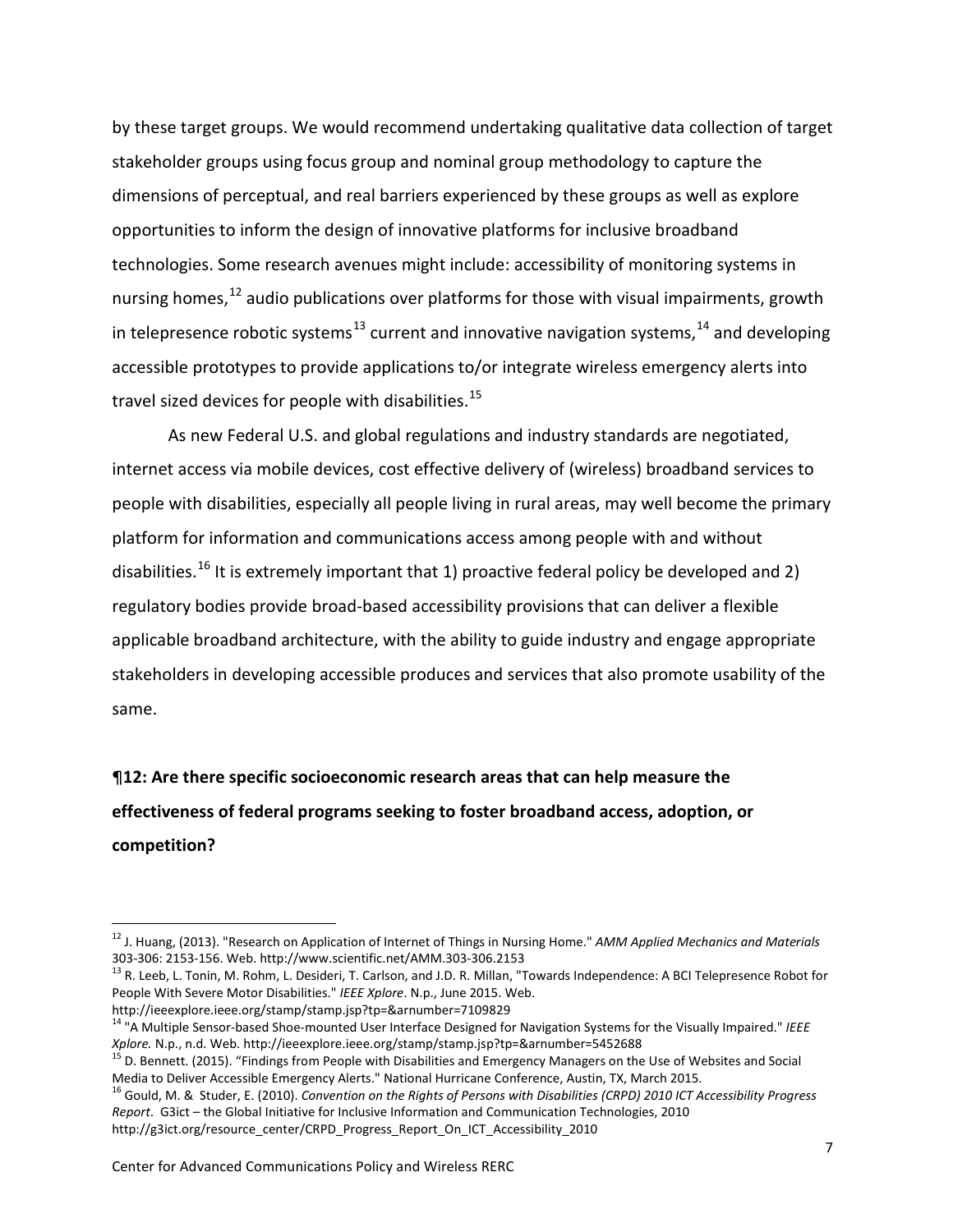Broadly speaking research needs to be conducted not only on ways in which physical infrastructure can be made resilient and predictable, but also on the human and sociotechnical practices that rely on these systems. For instance, Individuals with disabilities, and to an extent, the aging, can be highly vulnerable during emergency situations for several reasons. This diverse demographic represents those with sensory, cognitive, physical, and perceptual limitations, and those who are elderly or aging into such disabilities. For these populations, it can be very important to clarify the message, acquire more information, and ask questions to those that can help them best.<sup>[17](#page-7-0)</sup> Broadband based infrastructure and applications can serve to coordinate information flow across hybrid and legacy systems (helping to cross legacy system and geographic boundaries). Federal agencies such as the FCC, IPAWS, DHS Science and Technology Directorate could be tasked to revisit and measure how effective their projects have been to increase adoption of broadband in the emergency notification and alerting space. In the end a robust broadband framework can serve to communicate, alert and warn populations by providing information at the point that is readily accessible (for instance via wearable devices), and facilitate connection with bottom-up social networks.<sup>[18](#page-7-1), [19](#page-7-2), 20</sup>

National surveys have also proved highly effective in conducting research on the response to emergency communications by people with disabilities. By example, the use of mobile devices has become an integral part of the emergency communications ecosystem, and according to a survey of user needs, 82% of 1600 respondents with disabilities stated that wireless devices were increasingly important to them while 72% stated that wireless devices were especially important during emergencies<sup>[21](#page-7-4)</sup> and depended on them to receive lifesaving information and to seek help.<sup>[22](#page-7-5)</sup> Thus a robust broadband infrastructure and the associated wireless services allow for use of digital technologies and expands the capabilities, and as important, accessibility of emergency communications.

<span id="page-7-1"></span><span id="page-7-0"></span><sup>&</sup>lt;sup>17</sup> Mitchell, H and Louchez, L. White Paper on Accessibility in the IoT World. (2016).<br><sup>18</sup> Mitchell, H and Louchez, L. (2016).

<span id="page-7-2"></span> $19$  Bricout, J.C., & Baker, P.M.A. (2010). Leveraging online social networks for people with disabilities in emergency communications and recovery. *International Journal of Emergency Management,* 7(1), pp. 59-74.

<span id="page-7-3"></span> $20$  H. Mitchell, D. Bennett, and S. LaForce, (2011) "Planning for Accessible Emergency Communications: Mobile Technology and Social Media," 2nd International AEGIS Conference Proceedings, Brussels.

<span id="page-7-4"></span><sup>21</sup> Muller, J et al "Accessibility of Emergency Communications to Deaf Citizens" International Journal of Emergency<br>Management 7.1 (2010): 41-46

<span id="page-7-5"></span> $^{22}$  R. Wei and L. Ven-Hwei (2006). "Staying Connected While on the Move: Cell phone use and social connectedness." New Media and Society 8(1): 53-72.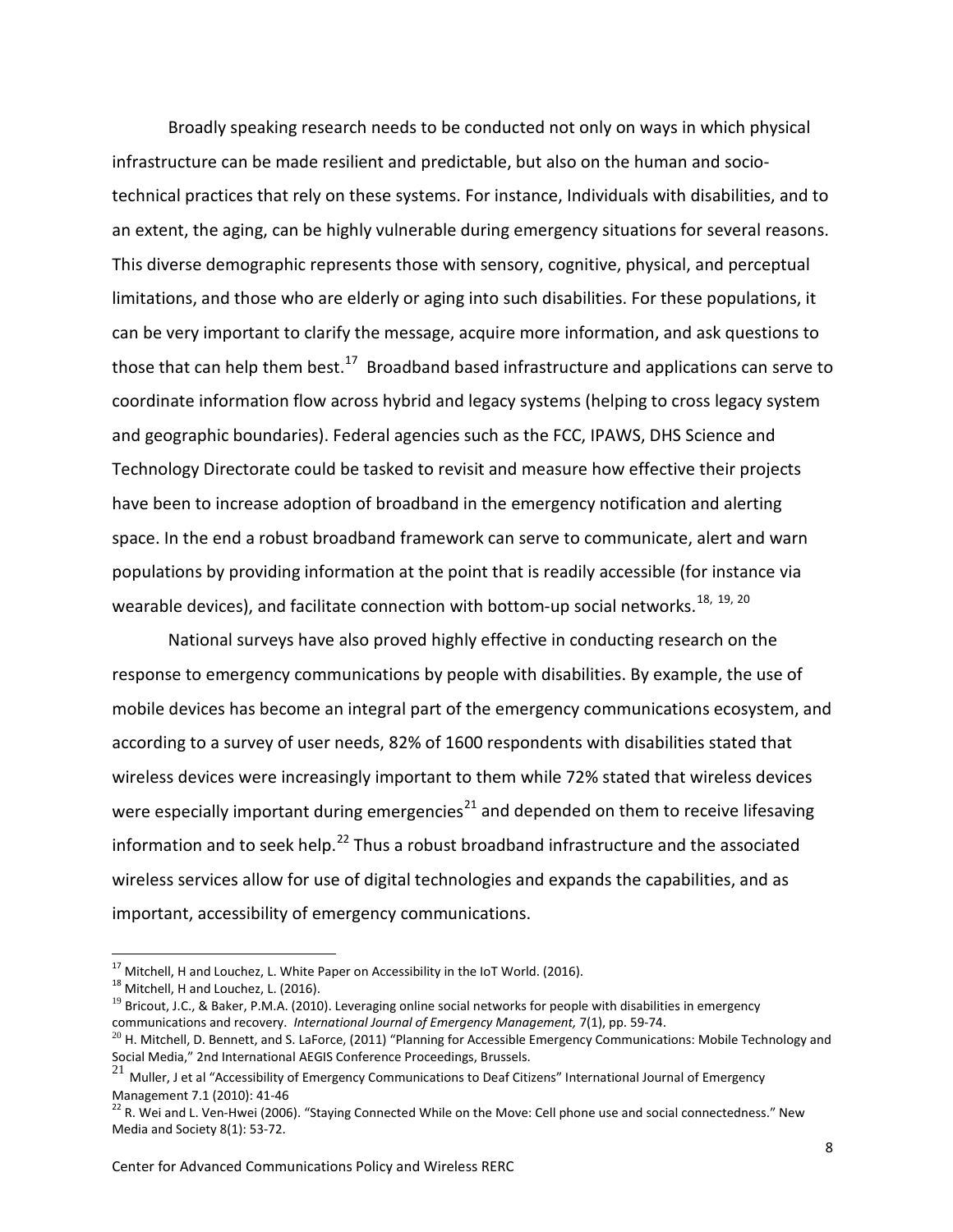¶**13: What opportunities exist to improve the sharing of research from federal research programs with external stakeholders (e.g., industry, academia)? Likewise, how can external stakeholders better share their research with federal agencies?**

Great strides in research sharing have been made between academia and federal agencies such as the FCC and the Department of Homeland Security (Science and Technology Directorate and Integrated Public Alert and Warning System) to ensure all emergency notifications are accessible. CACP and the Wireless RERC have a history of sharing our research with federal agencies, the wireless industry and disability organizations through ex parte comments, white papers, survey results, or published articles on accessibility of wireless technologies for people with disabilities. Entities such as ours that receive significant funding from federal agencies such as the National Institute on Disability, Independent Living, and Rehabilitation Research should have an obligation to share research, development and training information. While many of us do, there are probably other federal grantees who might be interested in the same if they were aware of the need. Through advisory groups such as the FCC's Disability Advisory Committee further insights and research has also been shared, proving that proactive outreach by the federal government works. By an example one area that could benefit from additional collaborate research is the modernization of the Lifeline Program to include broadband subsidies to support efforts like TTY to RTT conversion, as well as other NG911 access applications such as Video Relay Interpreters.

While not specifically mentioned in the public notice, critical applications of communications technology, such as emergency communications and disaster management are highly dependent on an effective, robust and resilient information infrastructure. Modern emergency communications systems are composed of a number of technologies including traditional analog, digital technology and computer mediated networks. Enhanced broadband infrastructure and communications applications represent, depending on implementation, a variety of approaches to integrate and enhance the ability to communicate with vulnerable populations during emergencies and disasters. Given that adoption of these technologies optimally requires coordination across agency, jurisdictional, and more importantly, research domains, any proposed broadband research agenda should consider exploring: 1) technology